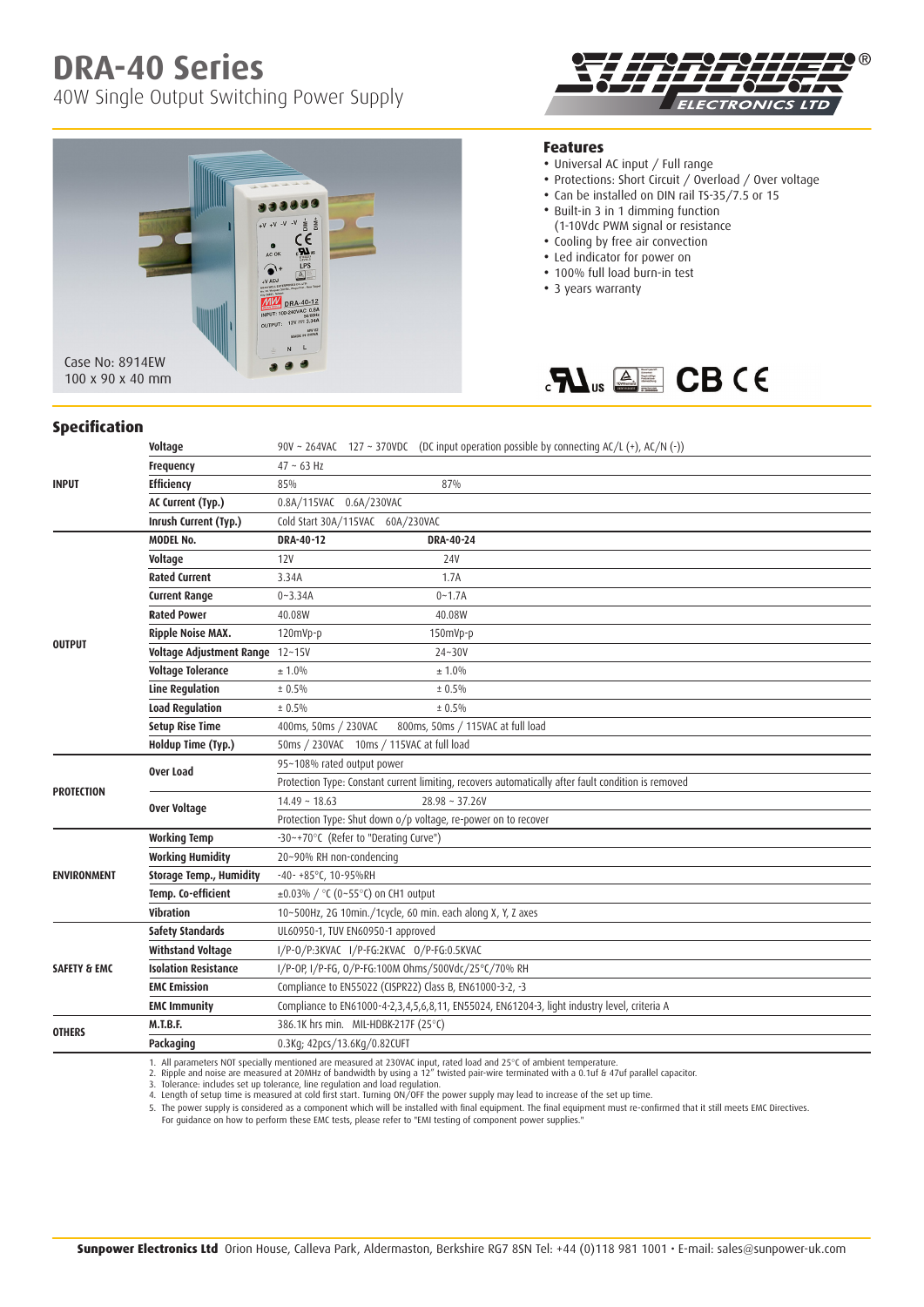

Using the built-in dimming function can't turn the lighting fixture totally dark. Please refer to the connection method below to achieve 0% brightness of the lighting fixture connecting to the LED power supply unit.

Using a switch and relay can turn ON/OFF the lighting fixture